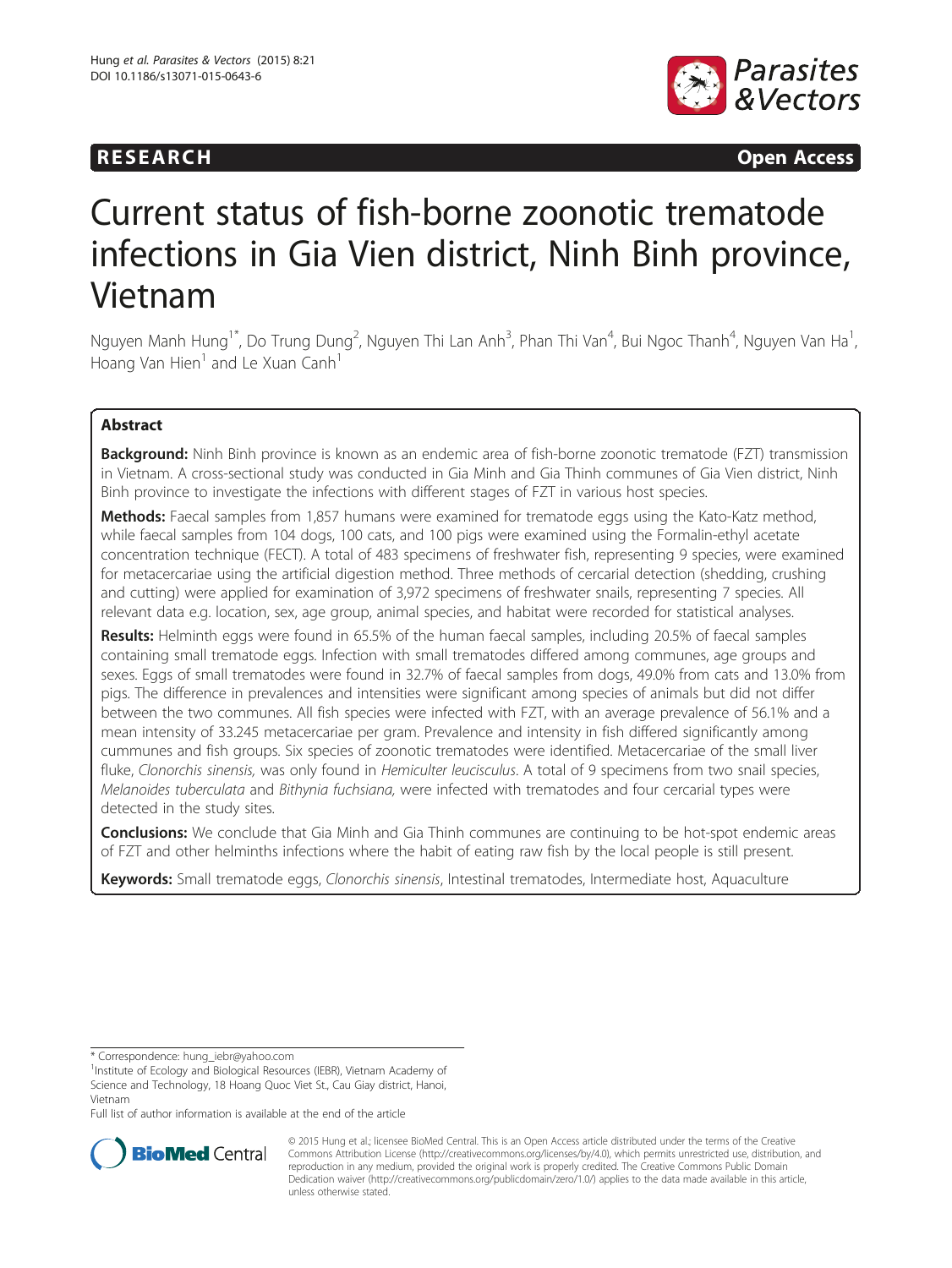#### Background

Fish-borne zoonotic trematodes (FZT) are transmitted by fish and fish products, and pose a major public health problem [\[1-3](#page-8-0)]. People become infected with FZT after ingesting raw or undercooked freshwater fish containing infective metacercariae [[3](#page-8-0)-[5](#page-8-0)]. Recently, a total of 59 FZT species, which are known to parasitize humans, are listed [\[6\]](#page-8-0). All species can be divided into two groups, the first being the small liver flukes (Opisthorchiidae: 12 species), and the second the minute intestinal flukes (Heterophyidae: 36 species, Echinostomatidae: 10 species and Nanophyetidae: 1 species) [\[6\]](#page-8-0). Adults of the small liver flukes parasitize the liver (bile ducts and gall bladder) of their definitive host, where they can cause serious diseases in humans. Cholangitis, choledocholithiasis, pancreatitis, and cholangiocarcinoma are the major clinical problems associated with chronic infections [\[7,8](#page-8-0)]. Individuals with light infections usually show no symptoms. Intestinal flukes are generally not of considerable clinical importance compared to the liver flukes, but several species may cause significant pathology sometimes fatal; in the heart, brain, and spinal cord of humans [\[9-13](#page-8-0)]. Eggs of intestinal flukes are difficult to differentiate from those of liver flukes, often causing misdiagnosis and inaccurate estimates of the prevalence of both trematode groups [\[14,15\]](#page-8-0).

The worldwide number of people currently infected with small liver flukes only exceeds 45 million [[4\]](#page-8-0). Among them, 35 million people are infected with Clonorchis sinensis, including 15 million Chinese [\[16,17\]](#page-8-0), 10 million people are infected with Opisthorchis viverrini [[4](#page-8-0)] and 1.6 million people are infected with O. felineus [\[18\]](#page-8-0) including 1.5 million people in the former Union of Soviet Socialist Republics [\[19\]](#page-8-0). The estimates of at-risk populations for clonorchiasis and opisthorchiasis are 601 million and 80 million, respectively [[4](#page-8-0)]. In cases of small intestinal flukes, an estimated 40 to 50 million people are infected with one or several species [[4](#page-8-0),[20](#page-8-0)], with more than half a billion at risk of infection [\[21,22](#page-8-0)]. In Vietnam, 12 FZT species have been found in humans and mammals, including 3 small liver fluke species and 9 minute intestinal fluke species [[6](#page-8-0)]. Seven FZT species have only been detected in humans: Clonorchis sinensis, Opisthorchis viverrini (Opisthorchiidae), Centrocestus formosanus, Haplorchis pumilio, H. taichui, H. yokogawai, Stellantchasmus falcatus (Heterophyidae). Estimates of people infected with small liver flukes were 2 million [\[4\]](#page-8-0), with unknown millions infected with intestinal flukes. The number of infected people with intestinal flukes is believed to be higher than the number of people infected with small liver flukes [\[23\]](#page-8-0).

We conducted a study in Gia Vien district, Ninh Binh province from August 2011 to February 2012. This area has a proverb "Nắng gỏi, mưa cày" meaning the local people delight in eating raw fish during the dry season and dog meat in the rainy season. The habit of eating raw fish by people here is the only reason to explain the high prevalence of small liver fluke infections, according to previous surveys [\[24-26](#page-8-0)]. Our survey aimed to clarify the parasitological status of FZT infections in different hosts, including first intermediate hosts (snails), second intermediate hosts (fishes), and the definitive hosts (humans and mammals).

## Methods

#### Study site

Two communes, Gia Minh and Gia Thinh in Gia Vien district, Ninh Binh province, were selected for crosssectional surveys. These communes are known as heavily clonorchiasis-endemic areas in Northern Vietnam. The population in Gia Thinh commune was 7,615, including 1,228 families, while in Gia Minh commune the population was 2,791 with 512 families. Because of flooding in the rainy season caused by Hoang Long River, farmers in both communes do not have fish ponds integrated into their farming systems, (e.g. pig farming, vegetable garden) as other rural areas. Most of the residents are living on rice agriculture; however, some farmers rely on fish cage cultures in the rivers, dams, and lakes.

# Examination of human and domestic animal fecal samples

Households in these two communes were randomly selected from a list provided by community authorities. In each selected household, all members of the family, age 2 years or older, were chosen for the study. The trained personnel gave labeled plastic bags to the selected persons older or equal to 9 years of age and instructed them on how to collect and store their fecal sample until it was returned the next day. For instances where participants were under the age of 9, the proxy helped in the collection of the fecal sample. The leader of the household also collected fecal sample from domestic animals (dogs, cats and pigs) and returned them together with the human fecal samples. Human fecal samples were labeled with the participant's name, age, address, and date of stool collection. Animal fecal samples were labeled with the name of the householder, the animal species, ordinal number if the household had more than one individual of a species, address, and date of stool collection. Human and animal fecal samples were examined by the National Institute of Malariology, Parasitology and Entomology (NIMPE) and National Institute of Veterinary Research (NIVR), separately. Fecal samples were kept at 4°C in the laboratory. A total of 1,857 people, 104 dog, 100 cats and 100 pigs were examined in both communes.

Kato-Katz thick smear method was applied to examine human fecal samples. Each fecal sample was prepared for one Kato-Katz smear and analyzed using a standard kit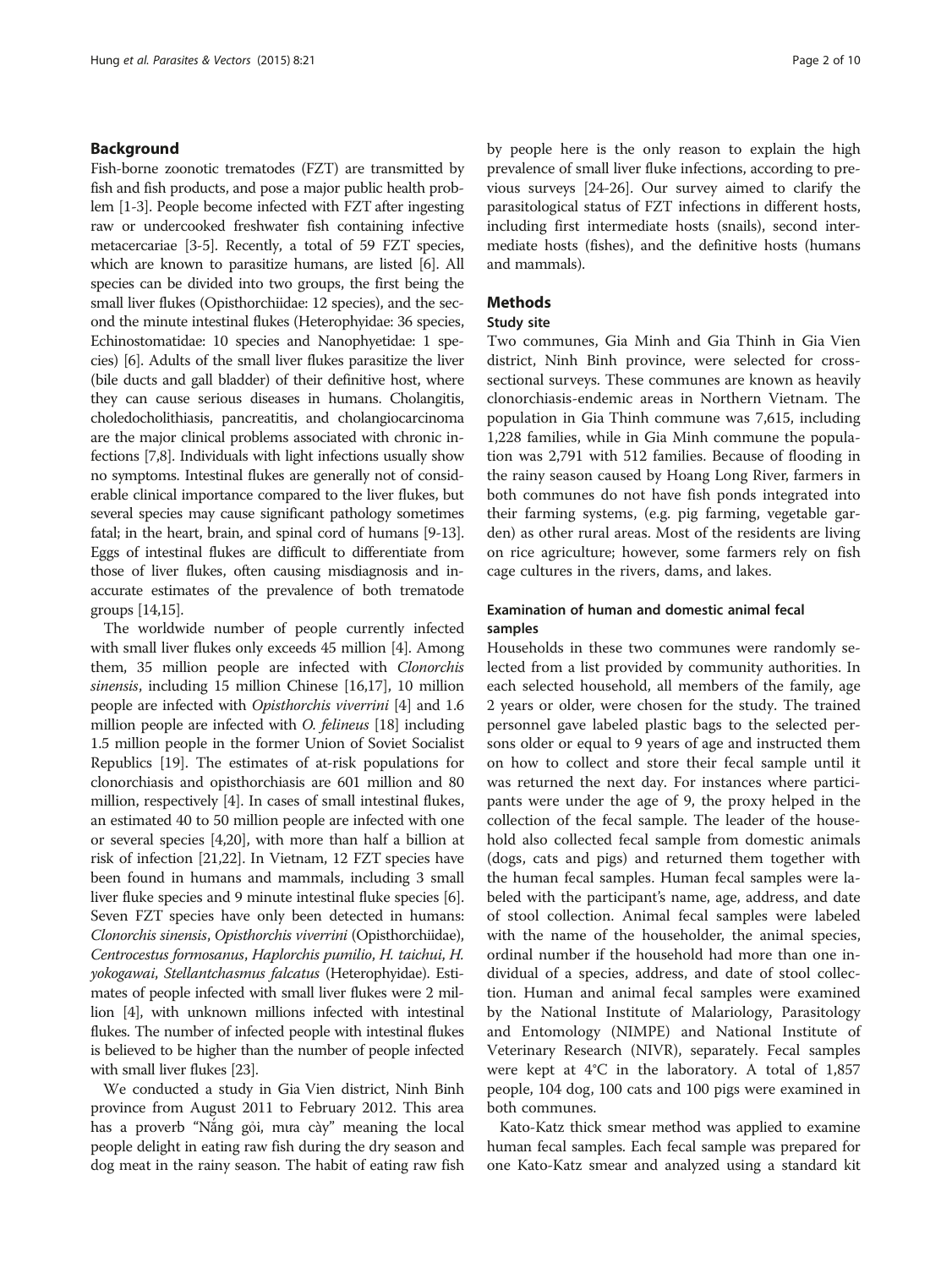provided to NIMPE by the World Health Organization and originally obtained from Vestegaard Frandsen Pvt. Ltd. (New Delhi, India). Fecal slides were examined by light microscopy (×400) to identify helminth eggs. Identification of helminthic eggs based on morphological features detailed by WHO [[27](#page-8-0)]. Fecal samples of animals were examined using a Formalin-ethyl acetate concentration technique (FECT) [\[28](#page-8-0)] for finding only trematode eggs. All trematode eggs which had a size smaller than 50 μm were designated "small trematode eggs" [\[23,29,30](#page-8-0)]. The infection intensity of trematode eggs was calculated for each sample.

#### Fish sampling and examinations

Fish samples were collected from different water bodies, e.g. rivers, lakes, dams, and small canals, and were divided into two groups. The first group represented cultured fishes and the second wild-caught fishes. The term "wild-caught fish" refers to fish collected outside the aquaculture systems [[31\]](#page-9-0). The culture fishes were collected from cage cultures, at the study sites, at one site in the Gia Thinh commune and 5 sites in the Gia Minh commune. The wild-caught fishes were collected from 15 different locations in each commune. Fishes in cages, dams and lakes were collected using a cast net, used in each of the four corners of each water body [[31\]](#page-9-0). All fish caught from the four throws were used for examination. For fish living in rivers and canals, dip-nets were used for collections. In each location, the dip-net was used 5 times. The period of rest between dip-net use was 30 minutes. A total of 483 fish, belonging to 9 species, were collected and examined, including 172 culture fish specimens. After collecting, fish samples were preserved on ice and transported, same day, to the Center for Environment and Disease Monitoring in Aquaculture (CEDMA), RIA1. In the laboratory, fish were maintained at 4°C for a maximum of 5 days until processed. Each fish was examined using an artificial digestion method, described by WHO [[32\]](#page-9-0) and modified by Tran et al. [[33\]](#page-9-0). Small fishes (less than 200 g in weight) were ground and digested whole, while only 50 g sub-sample from larger fishes (more than 200 g) were ground, mixed, and digested for recovery of metacercariae. Metacercariae of each type were counted and recorded.

Metacercariae were identified according to morphological features detailed by Pearson & Ow-Yang [[34](#page-9-0)], Scholtz et al. [\[35\]](#page-9-0) and Kaewkes [\[36](#page-9-0)]. Infection intensities of metacercariae were calculated for each sample.

#### Snail sampling and examination

Thirty locations, representing all available habitats in each commune, were selected for snail collecting. Drainage canals nearby households were intensely sampled, with 15 sites, due to the heavy risk factor for food-borne zoonotic

trematode infections associated with them [\[37\]](#page-9-0). Other habitats included rivers (2 sites), lakes (2 sites), dams (2 sites) and rice fields (9 sites). Rice fields were selected as far away as possible from one another to insure that all hamlets were represented at least once.

Snails were collected during the morning hours for 20 minutes per site by scooping [[37](#page-9-0),[38](#page-9-0)] and/or handpicking, transferred to plastic containers and transported alive to the laboratory where they were identified according to keys by Brandt [[39\]](#page-9-0) and Dang [\[40](#page-9-0)].

All snails, depending on their size, were examined for trematode infection using one or more of the following methods: shedding, crushing, and/or cutting. For the shedding method smaller snails were placed individually in small plastic containers with 5 ml of water each and left for 24 hours to shed cercariae. Snails were checked for shedding in the late afternoon and again the following morning. This procedure can be used for larger snails except they should be kept in larger containers with more water. The advantage of this method is the ability to obtain clean cercariae. The crushing method involves crushing whole snails between two glass plates while the cutting method (only done on large snails with rigid shells) involved cutting open the shell and transferring tissue parts and hemolymph to a glass slide. When checked under a stereomicroscope, several stages of trematode larvae (cercaria (old and young), sporocysts, and rediae) could be observed. Cercarial groups were identified to major types according to the keys of Ghihencinskaja [[41](#page-9-0)], Shell [[42](#page-9-0)] and other available references; more specific identification was not made.

#### Statistical analysis

Data were entered into an Excel database (Microsoft Corporation, Redmond, WA, USA) and analyzed using statistical analysis software (STATA 12; StataCorp LP, College Station, TX, USA).

Trematode egg count data from human samples were transformed to binomial data. Cases with infection of any FZT species were coded to "1" and uninfected cases were coded to "0". Occurrence (present/absence) of FZT in humans was analyzed using logistic regression, with commune, sex, and age group as predictors after adjusting for possible clustering within families and hamlet [[43\]](#page-9-0). The age of participants was divided into three categories: under working-age group (<19), working-age group (19–59), and over working-age group (>59). Similarly, infections in domestic animals and fish were analyzed using logistic regression, with species or fish group and commune as predictors, while infections in snails used snail species, habitat, and commune as predictors.

Intensity of FZT infections in humans, domestic animals, and fish was analyzed in a similar fashion, using negative binomial regression and reported as count ratios,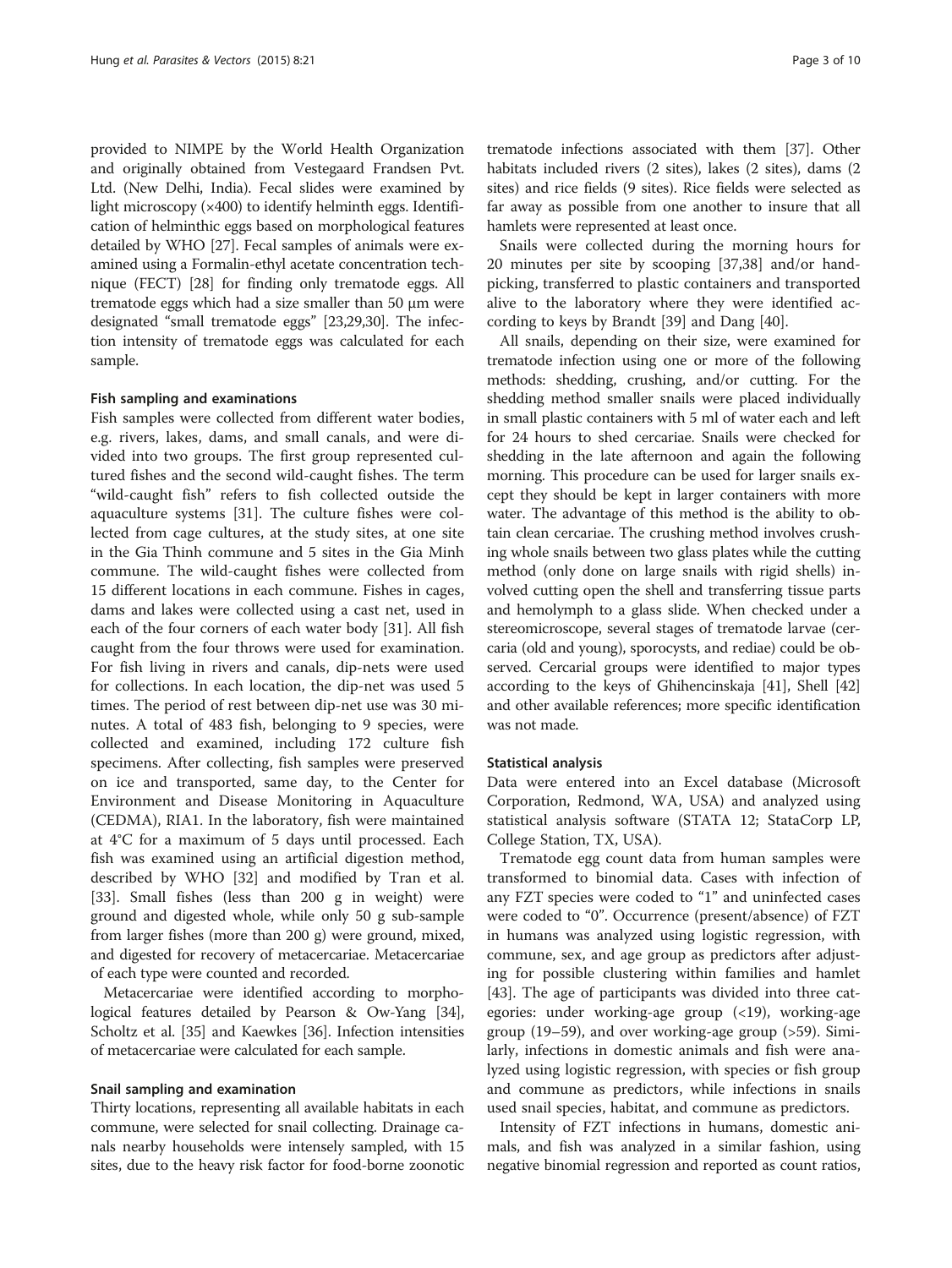| <b>Helminths</b>     | Gia Minh (no. exam: 895)<br>No. positive (prevalence in %) | Gia Thinh (no. exam: 962)<br>No. positive (prevalence in %) | Total examination: 1,857<br>No. positive (prevalence in %) |
|----------------------|------------------------------------------------------------|-------------------------------------------------------------|------------------------------------------------------------|
| Small trematodes     | 84 (9.4)                                                   | 297 (30.9)                                                  | 381 (20.5)                                                 |
| Ascaris lumbricoides | 410 (45.8)                                                 | 132 (13.7)                                                  | 542 (29.2)                                                 |
| Trichuris trichuira  | 547(61.1)                                                  | 389 (40.4)                                                  | 836 (45.0)                                                 |
| Hookworm             | 25(2.8)                                                    | 7(0.7)                                                      | 32(1.7)                                                    |
| Other                | 5(0.6)                                                     | 12(1.2)                                                     | 17(0.9)                                                    |
| Total infection      | 685 (76.5)                                                 | 532 (55.3)                                                  | 1,217 (65.5)                                               |

Table 1 Helminth infections in humans living in Gia Minh and Gia Thinh communes

i.e. in generalized linear model with log-link function [[44](#page-9-0)]. The ancillary parameter was estimated using full maximum likelihood estimation.

Differences with p-values below 0.05 were considered significant.

#### Ethical aspects

The human study was approved by NIMPE, while NIVR approved the study of domestic animals. Before the start of the study, all selected households had been given information about the study and volunteered to participate in the study. All infected cases (both human and animal) were treated with anthelmintic free of charge at the conclusion of the study.

# **Results**

## Helminth infection in humans

Results for helminth and small trematode infections in humans using fecal egg examinations are summarized in Table 1 and Table 2. A total of 1,217 persons were infected with helminths (65.5%). Eggs of small trematodes were found in 20.5% of fecal samples. Nematode eggs of whipworm (Trichuris trichiura), roundworm (Ascaris lumbricoides), hookworm and other parasites were detected in 45%, 29.2%, 1.7% and 0.9% of fecal samples, respectively. Multiparasitism was common in the study sites, with 36.1% of participants having eggs of more than one species or type of eggs.

The prevalence and intensity of small trematodes in Gia Thinh commune were  $4.62$  times ( $p < 0.001$ ) and  $1.2$ times  $(p = 0.009)$  higher than those in Gia Minh commune, respectively. Infection with small trematodes also differed between age groups and sex. The rate of infection and intensity in men were 2.99 and 1.82 times greater than in women  $(p < 0.001)$ . The working-age group and over working-age group had prevalences 6.79 and 6.81 times higher than in the under working-age group ( $p < 0.001$ ). Similarly, the intensity of small trematode infections in the working-age group and over working-age group were 1.8 and 2 times higher than in the under working-age group  $(p < 0.001)$ . There was no significant difference in small trematode infections between working-age group and over working-age group.

Infections with hookworms did not differ significantly by sex, age group, or commune  $(p > 0.05)$ . The prevalence and intensity of Trichuris trichiura in Gia Minh commune were 2.5 and 9.4 times higher than those in Gia Thinh commune ( $p < 0.001$ ), however, there were no significant differences among age groups and sexes. In cases of Ascaris lumbricoides, infections differed significantly among commune, sex, and age group. Prevalence and intensity of round worm infections in Gia Minh commune were 3.8 and 11.2 times higher than those in Gia Thinh commune  $(p < 0.001)$ . The under working age group had infection prevalences 1.7 and 1.9 times higher than in the workingage and over working-age groups  $(p < 0.001)$ , however there were no significant differences between the working-

Table 2 Prevalence of small trematode infections in relation to age group and sexes

| Commune   | Age<br>group | Male         |              |                   | Female                    |                           |                |                   |                                  |
|-----------|--------------|--------------|--------------|-------------------|---------------------------|---------------------------|----------------|-------------------|----------------------------------|
|           |              | No. examined | No. positive | Prevalence<br>(%) | Mean intensity<br>(range) | No. examined No. positive |                | Prevalence<br>(%) | <b>Mean intensity</b><br>(range) |
| Gia Minh  | <19          | 142          |              | 1.4               | 48 (48-48)                | 163                       | 6              | 3.7               | 204 (24-696)                     |
|           | $19 - 59$    | 162          | 37           | 22.8              | 245.8 (24-2,760)          | 271                       | 20             | 7.4               | 328.8(24-1,920)                  |
|           | >59          | 61           | 15           | 24.6              | 297.6 (24-1,560)          | 96                        | $\overline{4}$ | 4.2               | 156 (24-480)                     |
| Gia Thinh | < 19         | 82           | 11           | 13.4              | $24.3(1-252)$             | 68                        |                | 10.3              | $5.9(1-30)$                      |
|           | $19 - 59$    | 275          | 148          | 53.8              | $33.5(1 - 810)$           | 391                       | 75             | 19.2              | $31.3(1 - 1,200)$                |
|           | >59          | 54           | 28           | 51.9              | 55.7 (1-470)              | 92                        | 28             | 30.4              | $107.1(1 - 1.520)$               |
| Total     |              | 776          | 241          | 31.1              |                           | 1081                      | 140            | 13.0              |                                  |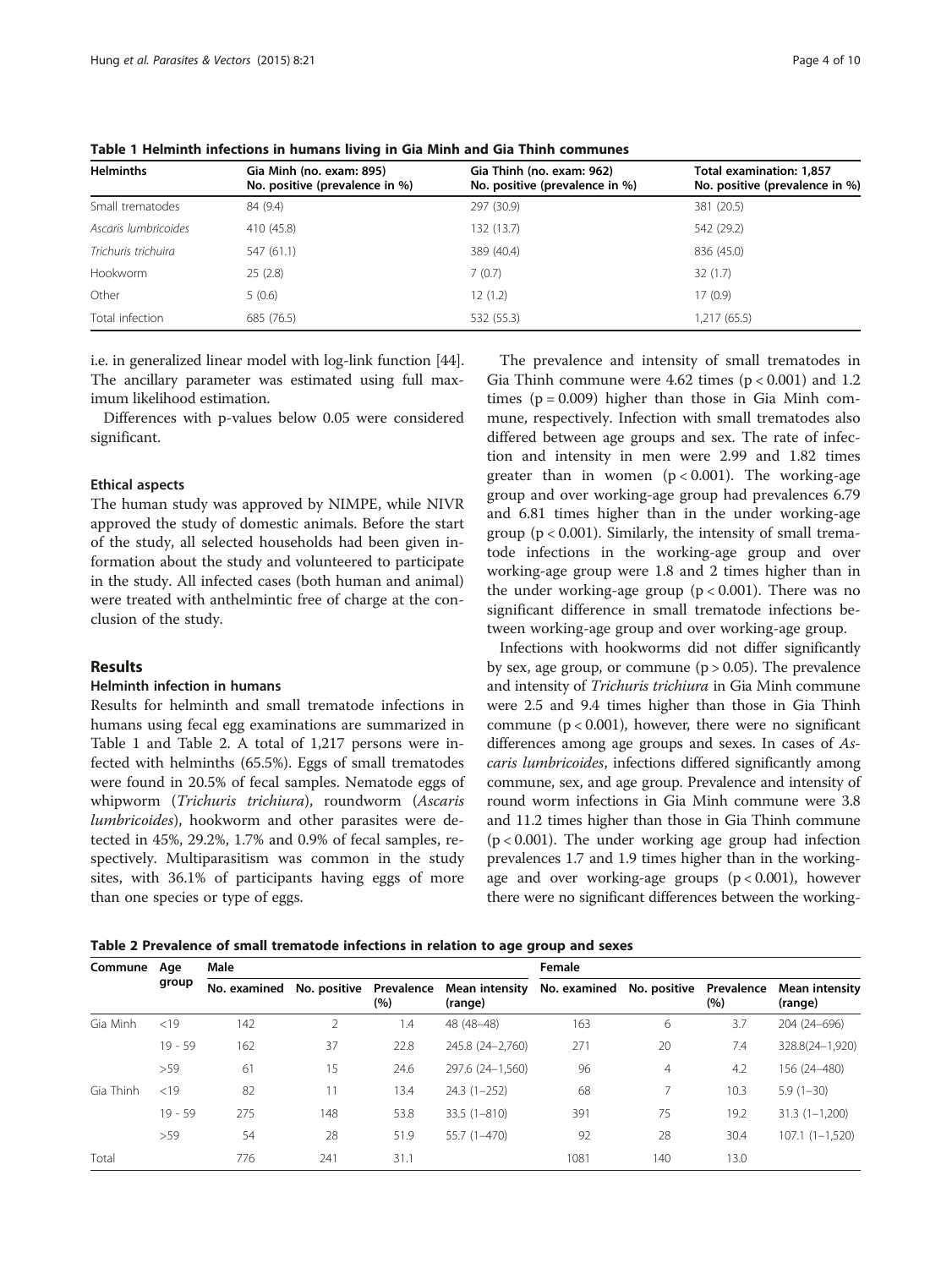<span id="page-4-0"></span>Table 3 Prevalence and intensity of FZT infections in domestic animals in Gia Minh and Gia Thinh communes

|           | Commune Dogs      |                                       |      |                                  | Cats    |                                                             |      |                | Pigs    |                                       |         |                           |
|-----------|-------------------|---------------------------------------|------|----------------------------------|---------|-------------------------------------------------------------|------|----------------|---------|---------------------------------------|---------|---------------------------|
|           | No. of<br>samples | No. of positive Prevalence<br>samples | (%)  | Mean intensity No. of<br>(range) | samples | No. of positive Prevalence Mean intensity No. of<br>samples | (%)  | (range)        | samples | No. of positive Prevalence<br>samples | $(\% )$ | Mean intensity<br>(range) |
| Gia Minh  | 51                |                                       | 35.3 | 258.8 (51-628)                   | 40      | 23                                                          | 57.5 | 125.4 (58-487) | 57      |                                       | 7.0     | $16.3(8-25)$              |
| Gia Thinh | 53                |                                       | 30.2 | 229.6 (84–592)                   | 60      | 26                                                          | 43.3 | 132.2 (73-520) | 43      |                                       | 4.7     | $13.5(10-17)$             |
| Total     | 104               | 34                                    | 32.7 |                                  | 100     | 49                                                          | 49.0 |                | 100     |                                       | 6.0     |                           |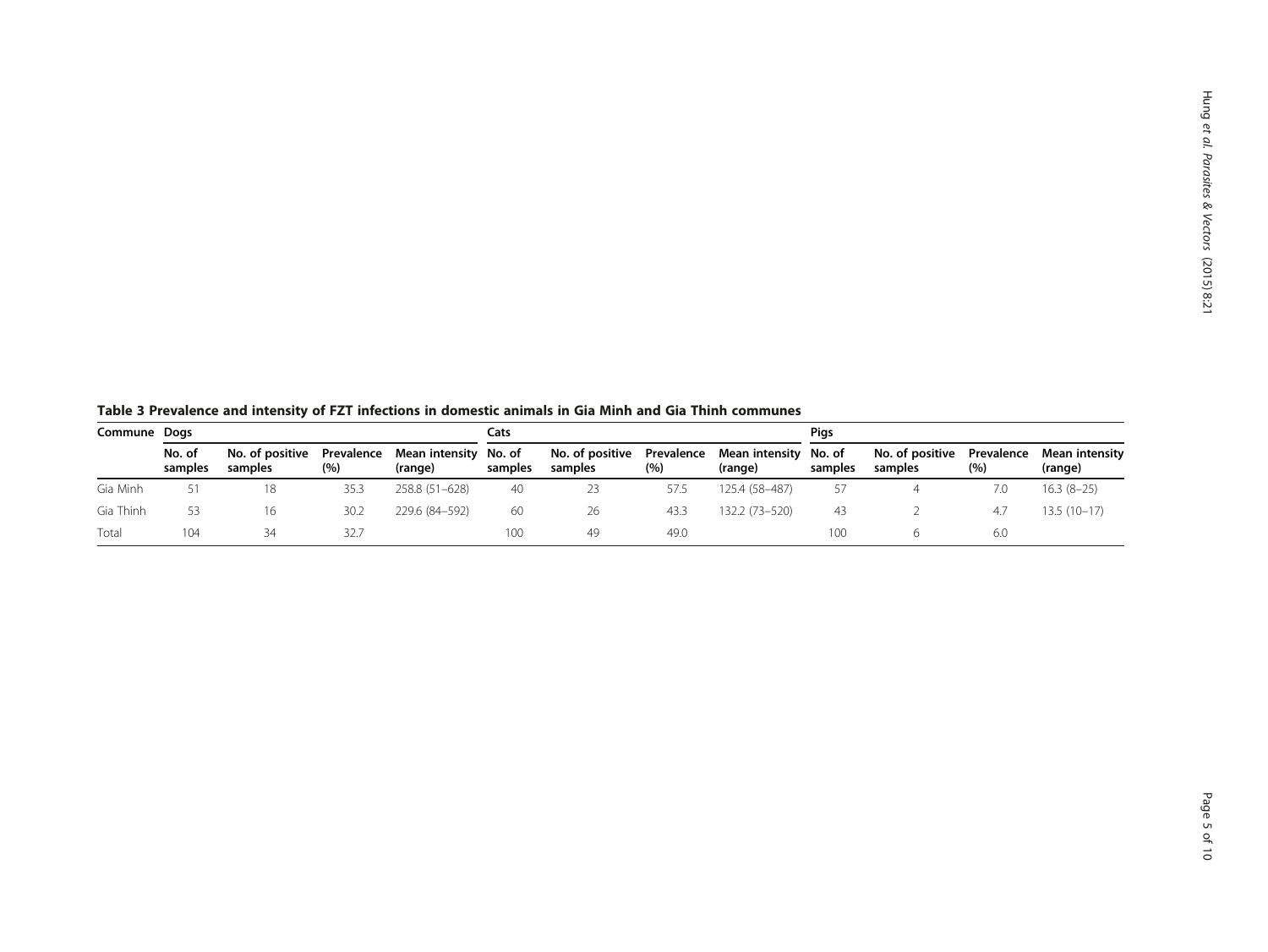age and over working-age groups. Similarly, the intensity of round worm infections in the under working-age group was higher than in the working-age and over working-age groups  $(p < 0.001)$ . The odds ratios were 2.9 and 3.0, respectively. Women had prevalence and intensity of round worm infection 1.6 ( $p = 0.001$ ) and 1.4 ( $p = 0.004$ ) times higher than men.

#### Prevalence and intensity of small flukes in animals

Results of examination of animal samples for small trematodes are summarized in Table [3.](#page-4-0) Prevalence of small fluke infections was 32.7% in dogs, 49.0% in cats, and 13.0% in pigs. The difference in prevalence and intensity between dogs, cats and pigs was significant ( $p < 0.05$ ). Prevalence of infection was highest in cats and lowest in pigs, while the intensity was highest in dogs and lowest in pigs. There were no significant differences in prevalence and intensity of small trematode infections between the two communes for dogs, cats, or pigs  $(p > 0.05)$ .

#### Infection status of FZT in fish

A total of 483 fish, representing nine species, were examined for FZT. Among them, the Crucian carp, tilapia, and common carp were the dominant species, comprising 68.9% of the total number of examined fishes (Table 4). All fish species were infected by FZT at different prevalences. The average prevalence was 56.1% with a mean intensity of 33.245 metacercariae per gram (Table [5](#page-6-0)). Several fish species showed high prevalence of infections, i.e. Anabas testudineus (96.8%), Channa striata (85.7%) and Carassius auratus (79.6%). The lowest prevalence was found in Labeo rohita (11.4%).

The prevalence and intensity of FZT in fish from Gia Thinh commune were 2.5 and 1.5 times higher than in fish from Gia Minh commune  $(p < 0.005)$ , respectively. The wild-caught fish group had prevalence of FZT 5.1

Table 4 Prevalence of FZT in various fish species

times higher than in the culture fish group  $(p < 0.001)$ . Similarly, the intensity of FZT metacercariae in the wildcaught fish group was 1.8 times greater than in the culture fish group.

A total of six species of zoonotic trematodes was identified, including Haplorchis pumilio, H. taichui, H. yokogawai, Centrocestus formosanus, Procerovum varium (Heterophyidae), and Clonorchis sinensis (Opisthorchiidae) (Table [6](#page-6-0)). Numerous metacercariae could not be identified to genus or species because they died or were too young; therefore, they were listed as unidentified. Metacercariae of the liver fluke, C. sinensis, was only found in the sharpbelly, with a prevalence of 12.5%. Other intestinal flukes, e.g. Haplorchis spp. and P. varium, were commonly found in most examined fish species, while C. formosanus was recovered from the Crucian carp and ray-finned fishes. Multiparasitism was common in the examined fish. Five fish species were infected with more than one FZT species.

#### Diversity of snails and trematode infections

A total of 3,972 snails, representing 7 species, were collected in both Gia Minh and Gia Thinh communes (Table [7\)](#page-7-0). Bithynia fuchsiana, Melanoides tuberculata, Angulyagra polyzonata and Lymnaea viridis were commonly found. They comprised 91.2% of the total examined snail specimens. Bithynia fuchsiana was particularly common in rice fields and small canals, while Lymnaea spp. were commonly found in rice fields and on floating aquatic macrophytes in lakes. Melanoides tuberculata, A. polyzonata, and P. canaliculata were present in all habitats, while S. aeruginosa were found in rivers, lakes, and dams.

Among the 7 snail species, only M. tuberculata and B. fuchsiana were emitting cercariae, with prevalences of 0.92% and 0.11%, respectively. All infected snails were found in small canals. There was no significant difference

| Fish species                                | Culture fish      |                    |                | Wild-caught fish |                            |                | Total  |                            |                |
|---------------------------------------------|-------------------|--------------------|----------------|------------------|----------------------------|----------------|--------|----------------------------|----------------|
|                                             | No. of<br>samples | No. of<br>positive | Prevalence (%) | No. of           | No. of<br>samples positive | Prevalence (%) | No. of | No. of<br>samples positive | Prevalence (%) |
| Silver carp (Hypophtalmychthys<br>molitrix) | 32                | 14                 | 43.8           |                  |                            |                | 32     | 14                         | 43.8           |
| Common carp (Cyprinus carpio)               | 42                | 8                  | 19.0           | 14               | 7                          | 50.0           | 56     | 15                         | 26.8           |
| Rohu (Labeo rohita)                         | 35                | 4                  | 11.4           |                  |                            |                | 35     | $\overline{4}$             | 11.4           |
| Tilapia (Oreochromis niloticus)             | 63                | 19                 | 52.8           | 28               | $\overline{4}$             | 14.3           | 91     | 23                         | 25.3           |
| Sharpbelly (Hemiculter leucisculus)         |                   |                    |                | 8                | $\overline{4}$             | 50.0           | 8      | 4                          | 50.0           |
| Snakehead murrel (Channa striata)           |                   |                    |                | 7                | 6                          | 85.7           | 7      | 6                          | 85.7           |
| Crucian carp (Carassius auratus)            |                   |                    |                | 186              | 148                        | 79.6           | 186    | 148                        | 79.6           |
| Ray-finned fishes (Rasborinus hautus)       |                   |                    |                | 37               | 18                         | 48.6           | 37     | 18                         | 48.6           |
| Climbing perch (Anabas testudineus)         |                   |                    |                | 31               | 30                         | 96.8           | 31     | 30                         | 96.8           |
| Total                                       | 172               | 45                 | 26.2           | 311              | 217                        | 69.8           | 483    | 271                        | 56.1           |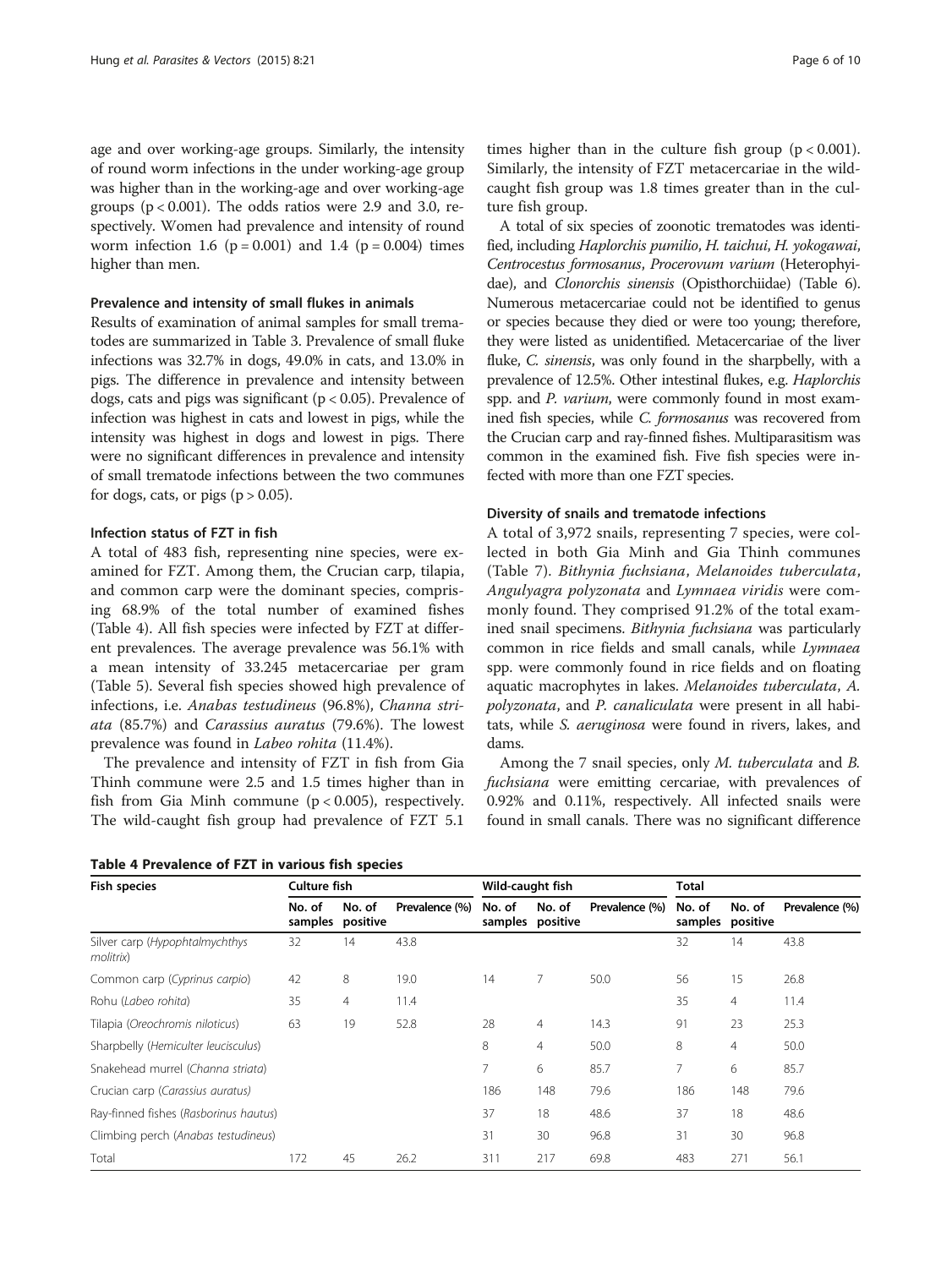| Commune   | Fish group  | No. examined | No. positive | Prevalence (%) | Mean intensity (range) |
|-----------|-------------|--------------|--------------|----------------|------------------------|
| Gia Minh  | Wild-caught | 78           | 106          | 59.6           | 33.823 (0.004-499.95)  |
|           | Culture     | 156          | -42          | 26.9           | 0.699 (0.004-57.804)   |
| Gia Thinh | Wild-caught | 33           | 84           | 63.1           | 63.741(0.009-826.364)  |
|           | Culture     | 16           |              | 1.8            | $0.007(0.009 - 0.01)$  |
| Total     |             | 483          | 271          | 56.1           | 33.245(0.004-826.364)  |

<span id="page-6-0"></span>Table 5 Prevalence and intensity of FZT in fish stratified by fish groups and communes

in prevalence of trematodes in snails between the two communes  $(p = 0.074)$ . Four cercarial types were recorded. Bithynia fuchsiana only released Echinostome cercariae, while M. tuberculata released all 4 cercariae types (Table [8](#page-7-0)).

#### **Discussion**

Small trematode eggs, all <50 μm long, were presumed to be either those of C. sinensis or of intestinal trematodes of the family Heterophyidae or Echinostomatidae in Vietnam. However, differentiation was not considered reliable by light microscopy. Freshwater fish are the major source of infections with intestinal and liver trematodes [\[45\]](#page-9-0). Other flukes are transmitted through plants, snails, crustaceans, amphibians, reptiles and insects [\[45](#page-9-0)]. So, all small trematode eggs found in infected humans in study sites, are presumably FZT.

Prevalence of fluke infections in animals in Gia Minh and Gia Thinh communes did not differ, while the chance of people in Gia Thinh becoming infected was 4.62 times higher than for individuals in Gia Minh. Conversely, the prevalence of nematode infections in people in Gia Minh was higher than in Gia Thinh. This difference could be explained by the higher frequency of eating raw fish and other raw foods by the local people. Unfortunately, during this study we did not conduct a survey on the eating habits of the local people.

Infection rates of small trematodes were higher for persons >18 years of age and no difference was observed between the working-age group and the over working-age group, a pattern believed to be caused by longer exposure and accumulation of flukes because some trematode species have a long life span [[1,](#page-8-0)[46](#page-9-0)]. Mas-Coma & Bargues [[8](#page-8-0)] mentioned that the longevity of the parasite depends on the host-parasite compatibility and the tolerance of the host. In case of small liver flukes, e.g. C. sinensis, adult stage can survive 15–25 years in humans, but an extreme longevity of over 26–40 years has also been deduced [[8](#page-8-0)]. However, the longevity of small intestinal flukes in humans is not well documented, therefore accumulation of flukes as an explanation for age-related infection patterns is speculative [\[23](#page-8-0)]. The infection rates of men with trematodes was higher than of women, and is likely associated with male-oriented social gatherings, during which they consume raw fish or fish products [[23](#page-8-0)[,47\]](#page-9-0). The prevalence of nematode infections in the under working-age group were higher than in the two other age groups. Additionally, women had a higher incidence of nematode infections than men. This could be a result of the women and children coming into contact with contaminated soil, either through playing or working, more often than men, leading to greater chance of soil transmitted helminth larvae.

Small trematode infections were common in cats, dogs with lower levels in pigs, in both Gia Minh and Gia

Table 6 Occurrence of FZT metacercariae in different fish species

| <b>Fish species</b>                      | prevalence                    | FZT species found          |                 |                      |                            |                |  |  |
|------------------------------------------|-------------------------------|----------------------------|-----------------|----------------------|----------------------------|----------------|--|--|
|                                          | (no. positive/<br>no. sample) | <b>Clonorchis sinensis</b> | Haplorchis spp. | Procerovum<br>varium | Centrocestus<br>formosanus | Unidentified   |  |  |
| Silver carp (Hypophtalmychthys molitrix) | 48.8(14/32)                   | $\mathbf 0$                | 12              | 0                    | Ω                          | 4              |  |  |
| Common carp (Cyprinus carpio)            | 26.8 (15/56)                  | $\mathbf 0$                | 13              |                      |                            |                |  |  |
| Rohu (Labeo rohita)                      | 11.4(4/35)                    | $\mathbf 0$                | 4               |                      |                            |                |  |  |
| Tilapia (Oreochromis niloticus)          | 25.3 (23/91)                  | $\mathbf 0$                | 21              |                      | $\Omega$                   | 6              |  |  |
| Sharpbelly (Hemiculter leucisculus)      | 50.0(4/8)                     |                            | 3               | 0                    | $\Omega$                   |                |  |  |
| Snakehead murrel (Channa striata)        | 85.7(6/7)                     | 0                          | 6               |                      | $\Omega$                   | 0              |  |  |
| Crucian carp (Carassius auratus)         | 79.6 (148/186)                | $\mathbf{0}$               | 133             | 12                   | 3                          | 49             |  |  |
| Ray-finned fishes (Rasborinus hautus)    | 48.6 (18/37)                  | $\mathbf 0$                | 15              | 3                    |                            | $\overline{4}$ |  |  |
| Climbing perch (Anabas testudineus)      | 96.8 (30/31)                  | $\mathbf{0}$               | 27              | 26                   | 0                          | 0              |  |  |
| Total                                    | 56.1 (271/483)                |                            | 234             | 45                   |                            | 63             |  |  |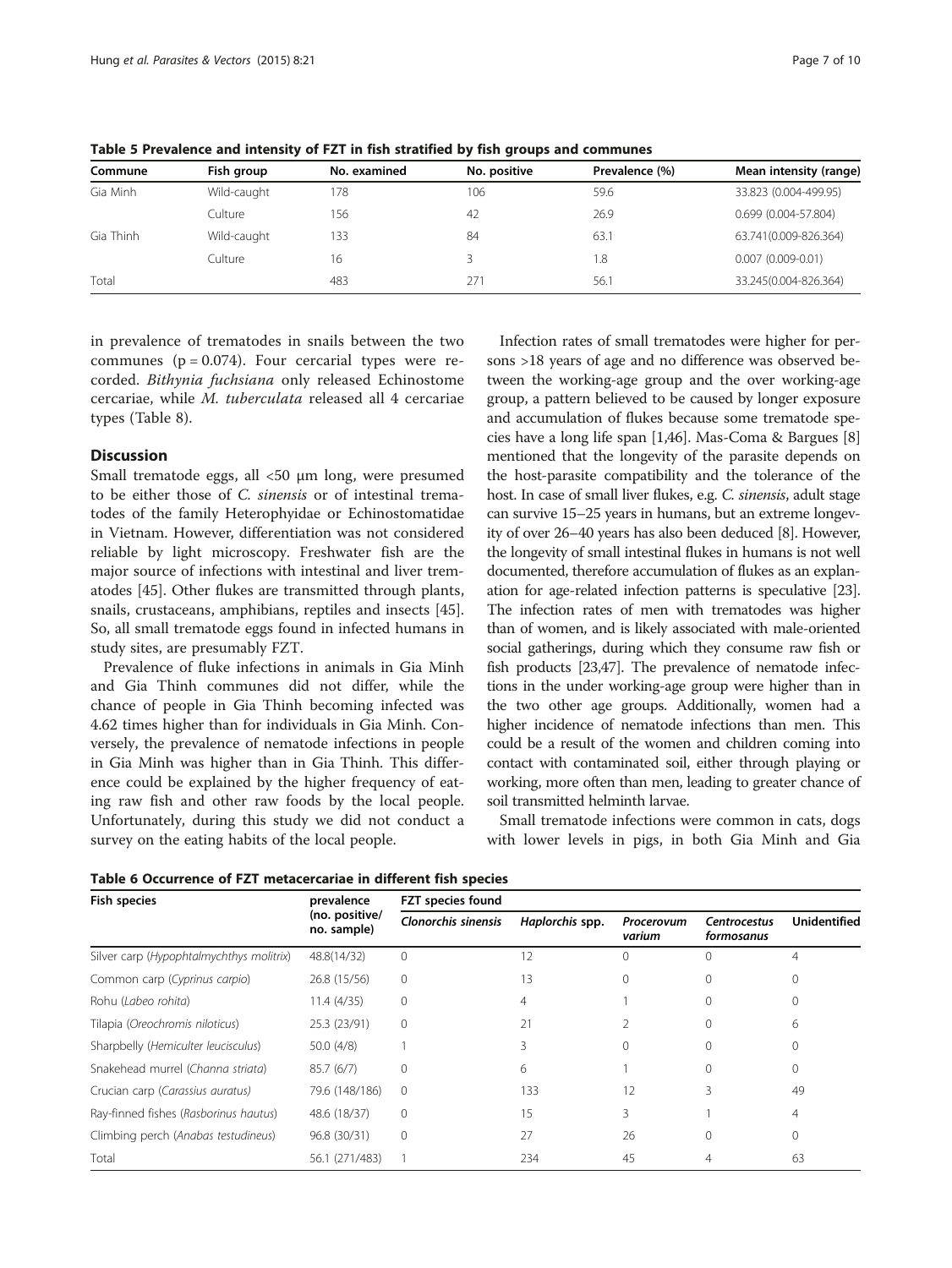| Snail species          | <b>Gia Minh commune</b> |                     | <b>Gia Thinh commune</b> |                     |  |  |  |
|------------------------|-------------------------|---------------------|--------------------------|---------------------|--|--|--|
|                        | No. snails collected    | No. snails infected | No. snails collected     | No. snails infected |  |  |  |
| Melanoides tuberculata | 432                     | 6                   | 326                      |                     |  |  |  |
| Bithynia fuchsiana     | 794                     |                     | 1100                     |                     |  |  |  |
| Angulyagra polyzonata  | 207                     | 0                   | 179                      | 0                   |  |  |  |
| Sinotaia aeruginosa    | 89                      | 0                   | 103                      | 0                   |  |  |  |
| Lymnaea viridis        | 324                     | 0                   | 261                      |                     |  |  |  |
| L. swinhoei            | 51                      | 0                   | 77                       | 0                   |  |  |  |
| Pomacea canaliculata   | $12 \overline{ }$       | 0                   | 17                       | 0                   |  |  |  |
| Total                  | 1909                    |                     | 2063                     |                     |  |  |  |

<span id="page-7-0"></span>Table 7 Prevalence of infected snails in the study sites

Thinh communes. Cats and dogs are intentionally fed raw fish by farmers, and are capable of scavenging for raw fish from local ponds and surrounding canals. Pigs, however, become infected only if their owners feed them raw fish or fish waste [\[48\]](#page-9-0).

At both study sites, local people use domestic animal manure (in some cases, human manure) as fertilizer for the rice fields. This is a significant risk factor for FZT infection, because the eggs in the manure are viable in the wet environment of the rice fields, where snails and fishes are available as the first and the second intermediate hosts. In addition, flooding of the Hoang Long River during the rainy season inundates the rice fields, allowing the trematode eggs present in the animal/human manure to enter the local water system, likely increasing the prevalence and intensity of infected snails.

The diversity and prevalence of FZT infections were found to be high in fishes, although metacercariae of Clonorchis sinensis was only found in the sharpbelly (Hemiculter leucisculus). Local people in the two study sites normally use several freshwater fish species: i.e. silver carp (Hypophthalmichthys molitrix), grass carp (Ctenopharyngodon idellus), rohu (Labeo rohita), and mrigal (Cirrhinus mrigala) to prepare raw fish dishes. Fish are filleted, sliced, and soaked twice in saline solution (1-3%) before being mixed with rice powder and consumed with herbs and sauce [[49,50\]](#page-9-0). Tran et al. [[50](#page-9-0)] found that 11.8% dishes in restaurants from Nam Dinh province (nearby Ninh Binh province where our study was conducted) were infected with FZT, and freshwater fish were more often

Table 8 Cercariae groups found infecting the first intermediate host

| Cercariae                | Snail species  |              |  |  |  |  |  |
|--------------------------|----------------|--------------|--|--|--|--|--|
|                          | M. tuberculata | B. fuchsiana |  |  |  |  |  |
| Xiphidiocercariae        |                |              |  |  |  |  |  |
| Echinostome cercariae    |                | 2            |  |  |  |  |  |
| Parapleurolophocercariae | 2              | $\left($     |  |  |  |  |  |
| Eurcocercariae           |                | $\left($     |  |  |  |  |  |

infected (39.4%) than brackish water fish (16.0%). The odds of FZT infection was 2.3 times higher for humans eating raw fish than for those who did not eat raw fish [[49](#page-9-0)]. Metacercariae still remain viable in the prepared fish, even with harsh conditions, i.e. Wykoff [[51](#page-9-0)] found that metacercariae die after 7 hours of desiccation at room temperature, 3 minutes at 65°C or 2.5 hours at 39–40°C when removed from its host fish. Metacercariae within fish meat under refrigeration remain viable after 40 days, and apparently 50% were still viable after 50 days when kept at 3–6°C. Fan [\[52\]](#page-9-0) studied the effect of freezing or salting of fish on viability of metacercariae of C. sinensis. He found that metacercariae from freshwater fish stored at −12°C for 10–18 days or −20°C for 3–7 days or 5–7 days at heavy salt concentration (3 g salt/10 g fish) remained viable and infective. However, it appears that refrigeration or keeping fish in salt for longer periods (2 months) may be suitable for prevention of infection. Local people within the study understood the risk of becoming infected with liver flukes when eating raw fish from information provided by the government through mass media under "national helminthiasis control activities" program [\[40\]](#page-9-0). However, they still maintain the habit of consuming raw fish.

The prevalence and intensity of FZT infections in the culture fish group were lower than in the wild-caught fish group. It could be explained by the different density of snails in various environments. Snail density is considerably lower in cage culture than in small canals, lakes, dams, and rivers. In the cage cultures, fishes consume snails, even if they do not feed on snails, they could cause damage or disturbance when probing various items (including snails) for suitability as food [\[36](#page-9-0)]. The presence of the black carp, a snail predator [\[6](#page-8-0)[,53-55](#page-9-0)], in cages seems to reduce snail density, although the actual presence of the black carp in these cages was not confirmed, just based on interviewing farmers.

Cercariae of the Opisthorchiidae belong to the pleurolophocercarial type. These cercarial type were not found in our survey while Kino et al. [\[24\]](#page-8-0) found 13.3% of Melanoides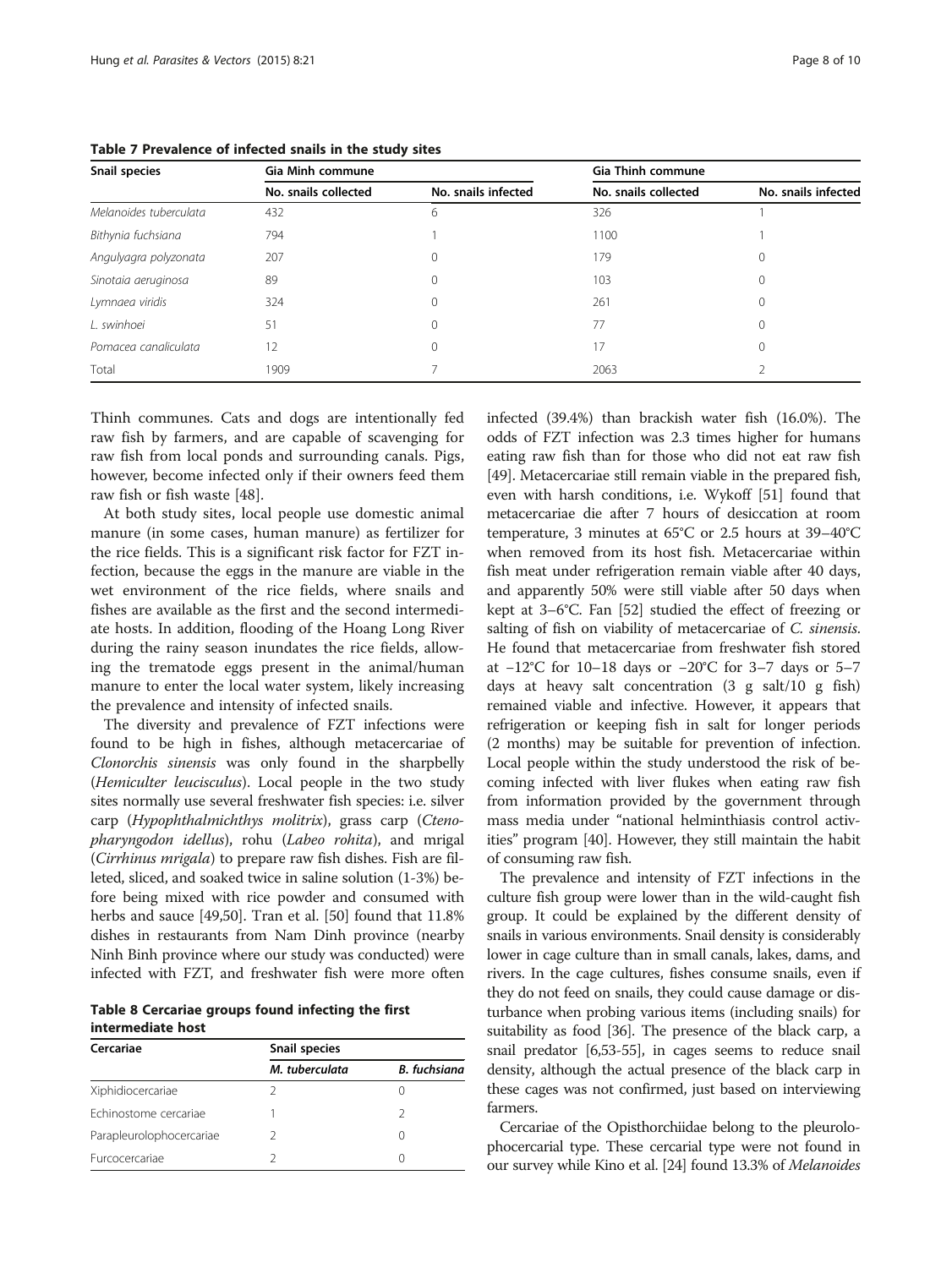<span id="page-8-0"></span>tuberculata infected with Clonorchis sinensis in the similar study sites. Nguyen [26] also found that the prevalences of infection with C. sinensis in Parafossarulus striatulus and M. tuberculata were 5.1% and 10.2%, respectively. The identification of cercariae of C. sinensis, however, based on morphological characteristics alone may not be accurate, i.e. species of three trematode families, the Heterophyidae, Opistorchiidae and Cryptogonimiidae, possess pleurolophocercous cercaral type [\[42\]](#page-9-0). For this reason, the results of the two references above have been questioned by others [\[36](#page-9-0)]. Hence there is need to include molecular tools for identification of both snails and their trematode infections [\[56\]](#page-9-0).

#### Conclusions

In general, Gia Minh and Gia Thinh communes are still endemic areas of FZT and other helminth diseases, although local people are aware of the risks of eating raw fish. Any strategy for controlling helminth diseases must make local people realize the harmfulness of parasites, especially FZT, and they should break the habit of eating raw fish.

#### Competing interests

The authors have declare that they have no competing interests.

#### Authors' contributions

Conceived and designed the study: NMH, DTD, NTLA, PTV, LXC. Collected data: NMH, DTD, NTLA, BNT, HVH, NVH. Analyzed the data: NMH, HVH, NVH. Wrote the paper: NMH, DTD, NTLA, BNT, PTV, LXC. All authors read and approved the final manuscript.

#### Acknowledgments

We would like to thank the staff of Preventive Medicine Department in Ninh Binh province and in Gia Vien district for their assistance with many aspects of this study. We are grateful to the farmers in Gia Minh and Gia Thinh communes for their participation in the study. This research is funded by Vietnam National Foundation for Science and Technology (NAFOSTED) under grant number 106-NN.05-2014.21 and the IDRC Ecohealth project "Innovative strategies for Sustainable Control of Asian Schistosomiasis and Other Helminth Zoonoses through Socio-Ecosystem-Based Interventions".

#### Author details

<sup>1</sup>Institute of Ecology and Biological Resources (IEBR), Vietnam Academy of Science and Technology, 18 Hoang Quoc Viet St., Cau Giay district, Hanoi, Vietnam. <sup>2</sup>Department of Parasitology, National Institute of Malariology, Parasitology and Entomology (NIMPE), 245 Luong The Vinh St., Thanh Xuan district, Hanoi, Vietnam. <sup>3</sup>Department of Parasitology, National Institute of Veterinary Research (NIVR), 86 Truong Trinh St., Dong Da district, Hanoi, Vietnam. <sup>4</sup> Research Institute of Aquaculture No. 1 (RIA1), Dinh Bang, Tu Son, Bac Ninh, Vietnam.

#### Received: 27 October 2014 Accepted: 5 January 2015 Published online: 13 January 2015

#### References

- 1. Chai JY, Murrell KD, Lymbery AJ. Fish-borne parasitic zoonoses: status and issues. Int J Parasitol. 2005;35:1233–54.
- 2. Keiser J, Utzinger J. Emerging foodborne trematodiasis. Emerg Inf Dis. 2005;11:1507–14.
- 3. Murrell KD, Fried B. Food-borne parasitic zoonoses: Fish and plant-borne parasites. In: World class parasites, vol. 11. 233 Spring Street, NewYork: Springer Science and Bisiness Media; 2007.
- 4. Keiser J, Utzinger J. Food-borne trematodiases. Clin Microbiol Rev. 2009;22:466–83.
- 5. Lemly AD, Esch GW. Differential survival of metacercariae of Uvulifer ambloptilis (Hughes, 1927) in juvenile centrarchids. J Parasitol. 1983;69:746–9.
- 6. Nguyen MH, Madsen H, Fried B. Global status of fish-borne zoonotic trematodiasis in humans. Acta Parasitol. 2013;58:231–58.
- 7. Chai JY, Shin EH, Lee SH, Rim HJ. Foodborne intestinal flukes in Southeast Asia. Korean J Parasitol. 2009;47:69–102.
- 8. Mas-Coma S, Bargues MD. Human liver flukes: a review. Res Rev Parasitol. 1997;57(Suppl 3–4):145–218.
- 9. Bundy DA, Chandiwana SK, Homeida MM, Yoon S, Mott KE. The epidemiological implications of a multipleinfection approach to the control of human helminth infections. Trans R Soc Trop Med and Hyg. 1991;85:274–6.
- 10. Chai JY, Hong ST, Lee SH, Lee GC, Min YI. A case of echinostomiasis with ulcerative lesions in the duodenum. Korean J Parasitol. 1994;32:201–4.
- 11. Chattopadyay UK, Das MS, Pal D, Das S, Mukherjee A. A case of echinostomiasis in a tribal community in Bengal. Ann Trop Med Parasitol. 1990;84:193.
- 12. Fried B, Graczyk TK, Tamang L. Food-borne intestinal trematodiases in humans. Parasitol Res. 2004;93:159–70.
- 13. MacLean JD, Cross JH, Mahanty S. Liver, lung and intestinal fluke infections. In: Guerran RL, Walker DH, Weller PF, editors. Tropical Infectious Diseases, vol. 2. Philadelphia: Churchill Livingston; 2006. p. 1039–57.
- 14. Ditrich O, Giboda M, Scholz T, Beer SA. Comparative morphology of eggs of the Haplorchiinae (Trematoda: Heterophyidae) and some other medically important heterophyid and opisthorchiid flukes. Folia Parasitol. 1992;39:123–32.
- 15. Watthanakulpanich D, Waikagul J, Maipanich W, Nuamtanong S, Sanguankiat S, Pubampen S, et al. Haplorchis taichui as a possible etiologic agent of irritable bowel syndrome-like symptoms. Korean J Parasitol. 2010;48:225–9.
- 16. Fang YY, Chen YD, Li XM, Wu J, Zhang QM, Ruan CW. Current prevalence of Clonorchis sinensis infection in endemic areas of China. Chin J Parasitol Parasitic Dis. 2008;26:81–6.
- 17. Lun ZR, Gasser RB, Lai DH, Li AX, Zhu XQ, Yu XB, et al. Clonorchiasis: a key foodborne zoonosis in China. Lancet Infect Dis. 2005;5:31–41.
- 18. Yossepowitch O, Gotesman T, Assous M, Marva E, Zimlichman R, Dan M. Opisthorchiasis from imported raw fish. Emerg Inf Dis. 2004;10:2122–6.
- 19. Rim HJ, Farag HF, Sornmani S, Cross JH. Food-borne Trematodes: Ignored or Emerging? Parasitol Today. 1994;10:207–9.
- 20. Chai JY. Echinostomes in humans. In: Fried B, Toledo R, editors. The biology of echinostomes. From the molecule to the community. Springer: New York, NY; 2009. p. 147–83.
- 21. Lima-dos-Santos CAM, Howgate P. Fishborne zoonotic parasites and aquaculture: A review. Aquaculture. 2011;318:253–61.
- 22. World Health Organization [WHO]. The World Health Report: Changing History. Geneva: WHO Library Cataloguing in Publication Data; 2004. p. 1–170.
- 23. Do TD, Nguyen VD, Waikagul J, Dalsgaard A, Chai JY, Sohn WM, et al. Fishborne Zoonotic Intestinal Trematodes, Vietnam. Emerg Infect Dis. 2007;13:1828–33.
- 24. Kino H, Inaba H, Nguyen VD, Le VC, Dang TS, Hoan TH, et al. Epidemiology of clonorchiasis in Ninh Binh province, Vietnam. Southeast Asian J Trop Med Public Health. 1998;29:250–4.
- 25. Nguyen TH, Nguyen VD, Murrell KD, Dalsgaard A. Occurrence and species distribution of fishborne zoonotic trematodes in wastewater-fed aquaculture in northern Vietnam. Trop Med Int Health. 2007;12:66–72.
- 26. Nguyen VD, Murrell KD, Cong LD, Cam PD, Chau LV, Toan ND, et al. The food-borne trematode zoonoses of Vietnam. Southeast Asian J Trop Med Public Health. 2003;34:12–34.
- 27. World Health Organization [WHO]. Manual of Basic Techniques for a Health Laboratory - 2<sup>nd</sup> edit. Geneva: WHO Library Cataloguing in Publication Data; 2003. p. 1–398.
- 28. Elkins DB, Mairiang E, Sithithaworn P, Mairiang P, Chaiyakum J, Chamadol N, et al. Cross-sectional patterns of hepatobiliary abnormalities and possible precursor conditions of cholangiocarcinoma associated with Opisthorchis viverrini infection in humans. Am J Trop Med Hyg. 1996;55:295–301.
- 29. Nguyen TLA, Phuong TN, Ha HG, Luong TT, Johansen MV, Murrell KD, et al. Evaluation of techniques for detection of small trematode eggs in feces of domestic animals. Vet Parasitol. 2008;156:346–9.
- 30. Willingham AL, Johansen MV, Barnes BH. A new technic for counting Schistosoma japonicum eggs in pig feces. Southeast Asian J Trop Med Public Health. 1998;29:128–30.